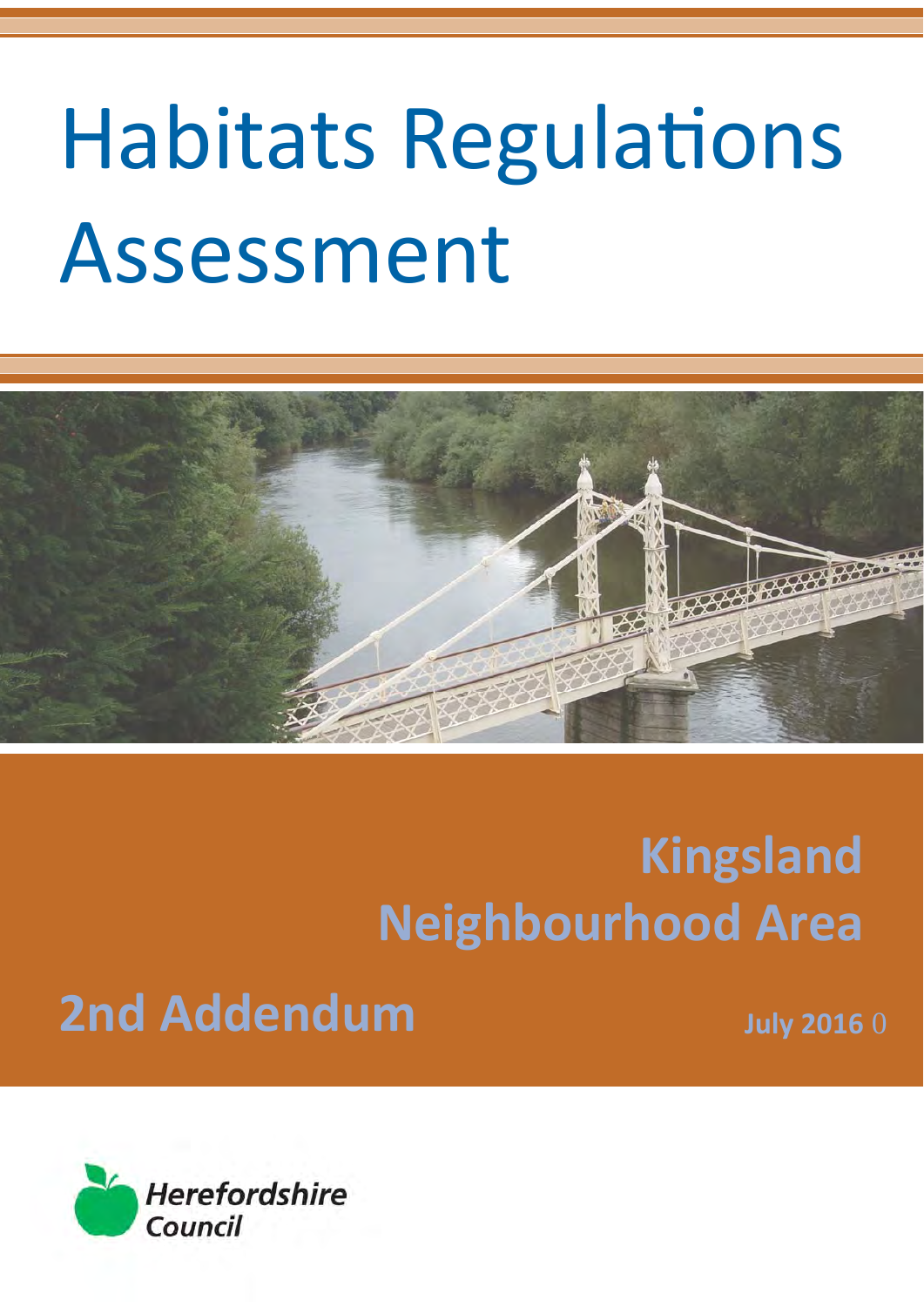#### **Contents**

| 1.0 | Introduction                                                |   |
|-----|-------------------------------------------------------------|---|
| 2.0 | Screening of proposed modifications to the resubmission NDP | 1 |
| 3.0 | Summary of main findings                                    | 1 |
| 4.0 | Conclusion                                                  | 2 |
| 5.0 | Next steps                                                  | 2 |
|     |                                                             |   |

Appendix 1: Revised screening of policy matrix (July 2016) Appendix 2: Feedback on Habitat Regulation Assessment (HRA) Report consultation (January 2016)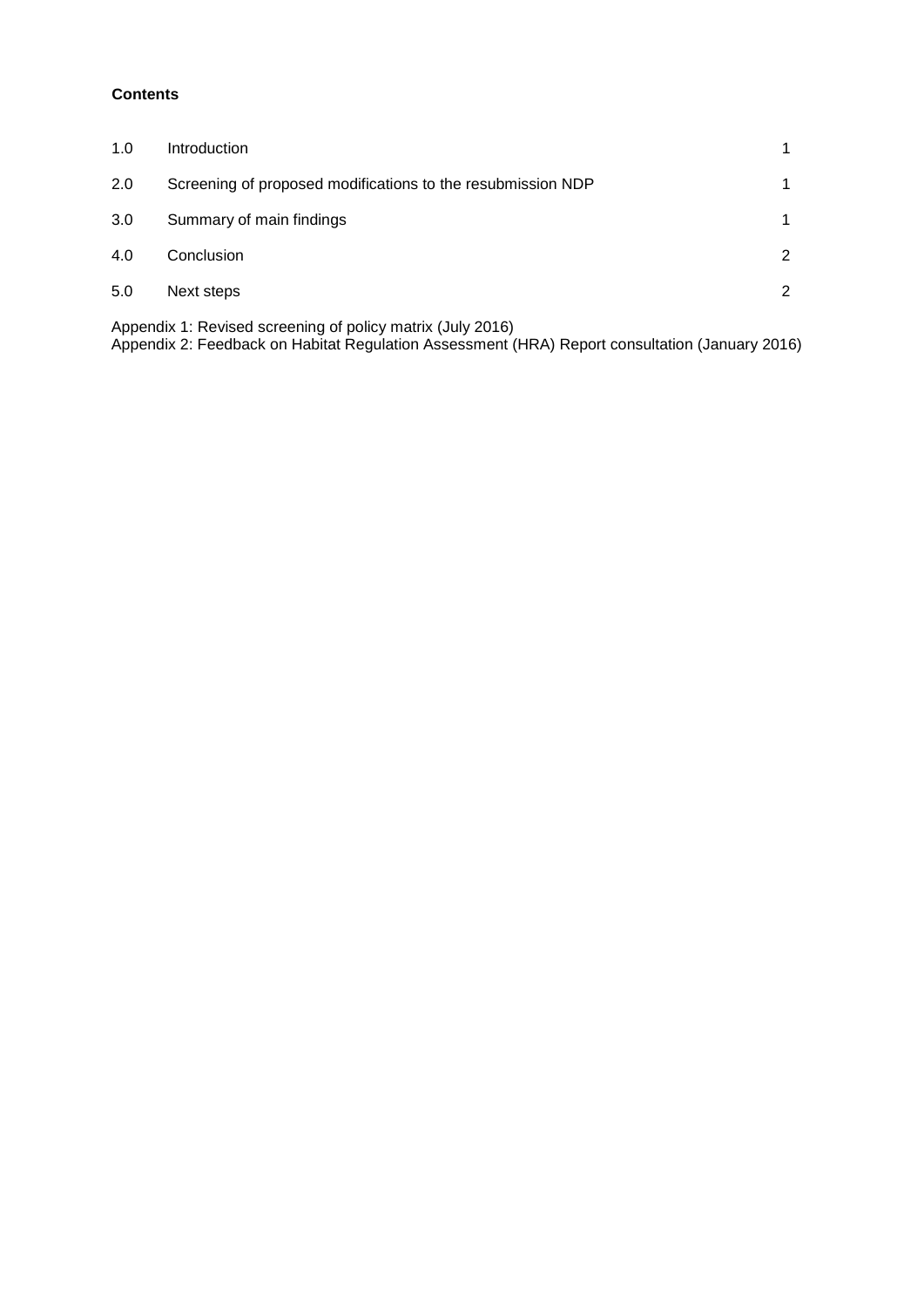#### **1.0 Introduction**

 1.1 To ensure that the requirements of the Habitats Directive and Regulations are met, it is necessary to consider the proposed amendments through the HRA process to the Kingsland NDP. The NDP was submitted in November 2015, however due to representations received and issues regarding conformity with the adopted Herefordshire Core Strategy, the NDP have been further refined.

\_\_\_\_\_\_\_\_\_\_\_\_\_\_\_\_\_\_\_\_\_\_\_\_\_\_\_\_\_\_\_\_\_\_\_\_\_\_\_\_\_\_\_\_\_\_\_\_\_\_\_\_\_\_\_\_\_\_\_\_\_\_\_\_\_\_\_\_\_\_\_\_\_\_\_\_\_\_\_\_\_\_\_\_\_\_\_\_\_\_\_\_\_\_\_\_\_\_\_\_\_

- 1.2 The purpose of this further HRA Addendum Report is to detail the findings of the screening of proposed changes these policies and consider if they significantly affect the conclusions of the earlier HRA Report (October 2015).
- $1.3$  policy wording. However, there has been some refinement to four policies to reflect issues regarding water quality within the parish. There were no changes to the overall aims and The majority of refinements have been made to the reasoned justification rather than the objectives of the existing planning policies.

#### **2.0 Screening of the NDP to date**

- 2.1 Regulation 102 of the Habitats Regulations 2010 requires that a Screening Assessment be undertaken, in order to identify the 'likely significant effects' of an NDP. Accordingly, a screening matrix was prepared and this determined the extent to which any of the policies within the Kingsland NDP would be likely to have a significant effect on the River Wye SAC or Downton Gorge SAC
- 2.2 The findings of the screening matrix can be found in Appendices 1 and 2 of that report.
- 2.3 The screening matrix took the approach of screening each policy, objective and any site allocations individually, which is consistent with current guidance. The results from the HRA reports for the Herefordshire Local Plan (Core Strategy) were also taken into consideration.
- 2.4 None of the Kingsland NDP objectives and policies (October 2015) were concluded to be likely to have a significant effect on the European sites. Therefore it was concluded that the  **Kingsland NDP will not have a likely significant effect on the River Wye SAC nor Downton Gorge SAC**. This conclusion is based on assumptions and information contained within the Kingsland NDP, the Herefordshire Local Plan (Core Strategy) and the HRA for the Local Plan (Core Strategy).
- 2.5 In many cases this is because the policies would not result in development, i.e., it related instead to criteria for development. In a number of cases the policies also included measures to help support the natural environment, including biodiversity and therefore no significant effect conclusion could be reached. In addition, these policies have the potential to mitigate some of the possible adverse effects arising from other policies.
- $2.6$  any Plans from neighbouring parish council due to the level of growth proposed is of the same that is proposed for the Leominster Housing Market Area in the Herefordshire Core It is unlikely that the Kingsland Neighbourhood Plan will have any in-combination effects with **Strategy**

#### **3.0 Summary of main findings - re-submission NDP (July 2016)**

- 3.1 The proposed amendments within the re-submission NDP have been screened to consider if they are likely to significantly affect the findings of the previous HRA Report (October 2015). A summary of the main findings is provided below.
- 3.2 The re-submission NDP incorporates additional policy criteria to add clarity and emphasis regarding the treatment of waste water within the local water treatment works. Of particular importance is that Policy KNDP9 and KNDP 14 to KNDP16 which now include specific reference to the necessity to avoid adverse impacts on the European site and ensure that the

\_\_\_\_\_\_\_\_\_\_\_\_\_\_\_\_\_\_\_\_\_\_\_\_\_\_\_\_\_\_\_\_\_\_\_\_\_\_\_\_\_\_\_\_\_\_\_\_\_\_\_\_\_\_\_\_\_\_\_\_\_\_\_\_\_\_\_\_\_\_\_\_\_\_\_\_\_\_\_\_\_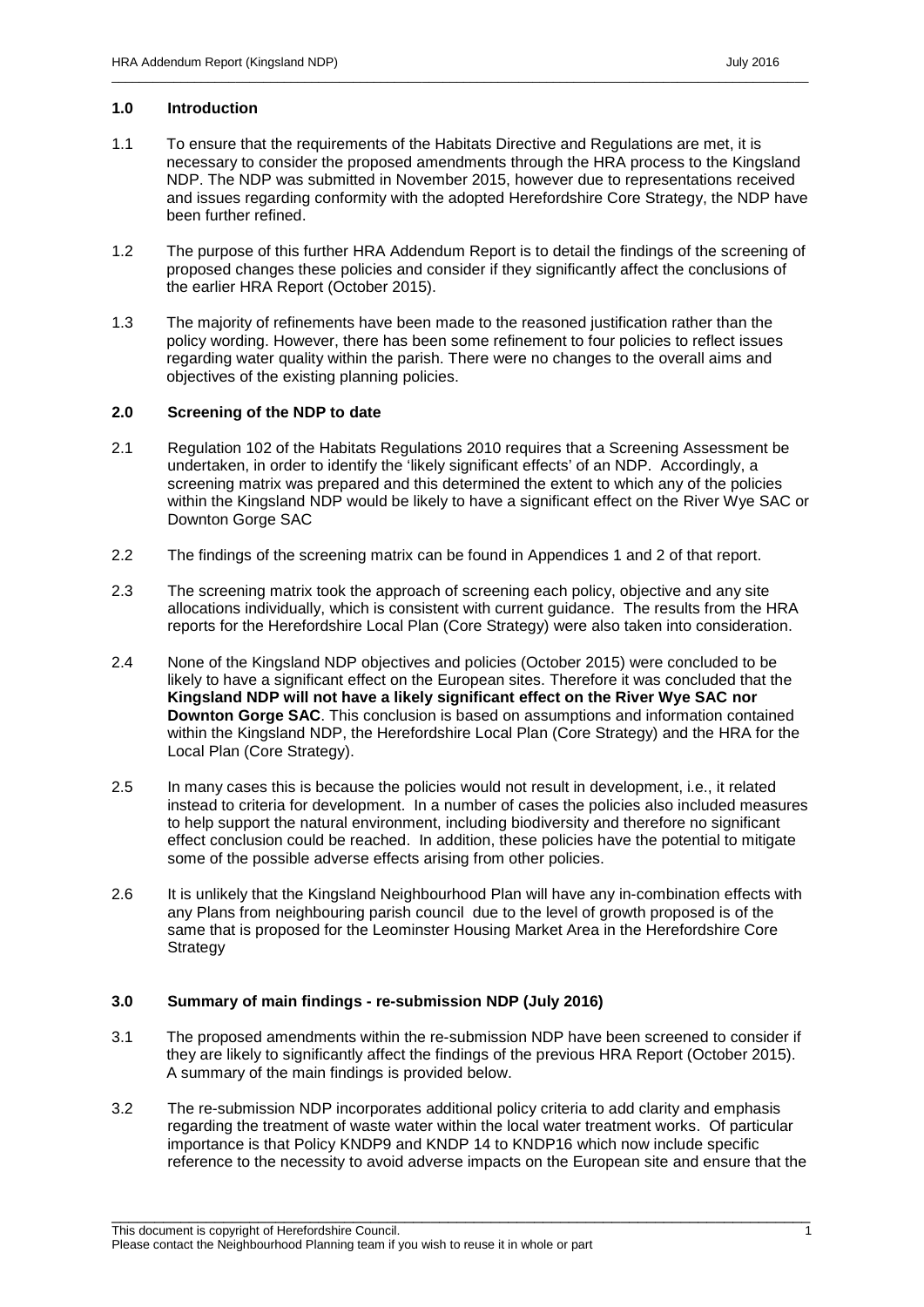\_\_\_\_\_\_\_\_\_\_\_\_\_\_\_\_\_\_\_\_\_\_\_\_\_\_\_\_\_\_\_\_\_\_\_\_\_\_\_\_\_\_\_\_\_\_\_\_\_\_\_\_\_\_\_\_\_\_\_\_\_\_\_\_\_\_\_\_\_\_\_\_\_\_\_\_\_\_\_\_\_\_\_\_\_\_\_\_\_\_\_\_\_\_\_\_\_\_\_\_\_

- 3.2 None new policies have been added to the plan within this iteration.
- 3.3 Dwr Cymru Welsh Water (DCWW) has stated for the Core Strategy that there is not sufficient existing permitted headroom in the Sewerage Treatment works serving Leominster and parts of rural Herefordshire to continue to treat the water from all of the new housing provided for in the Core Strategy policies without affecting water quality in the River Wye SAC. However, this is in the main due to the large urban extension proposed in Leominster. The preparation of the Nutrient Management Plan for the River Wye SAC identifies measures that would enable the development to proceed. The evidence base and options appraisal for the Nutrient Management Plan modelled four scenarios with the aim to achieve the conservation objective's phosphate target. Therefore, it can now be concluded that where development is proposed at or around Leominster and in the rural areas, there would be no likely significant effect on the River Wye SAC.
- 3.4 It has been indicated by Welsh Water that the Kingsland Sewerage Treatment Works limited capacity and the Environment Agency has indicated as part of the Water Cycle Study that growth would require a new permit as there is no current capacity. The additional policy criteria add will ensure that these issues are addressed in future development proposals.
- 3.5 The re-submission NDP policies are therefore unlikely to result in significant effects on the European sites, a conclusion of which is based on assumptions and information contained within the Kingsland NDP, the Herefordshire Local Plan (Core Strategy) and the HRA for the Local Plan (Core Strategy).

#### **4.0 Conclusion**

- considered to affect the findings of the previous HRA report and strengthen the likelihood of there being no adverse impacts. Moreover, the Local Plan (Core Strategy) is now adopted and will provide further policy safeguards. 4.1 With reference to section 3 above, the additional criteria added to 4 policies are not
- 4.2 Therefore the earlier conclusion that the **Kingsland NDP will not have a likely significant effect on the River Wye SAC nor Downton Gorge SAC** remains valid.

#### **5.0 Next steps**

5.1 This second Addendum Report will be published alongside both the re-submission NDP and earlier HRA Report (November 2014) and addendum (October 2015) for consultation. Any changes to the plan that arise from this consultation will be subject to further screening, in order to consider their impact on protected sites.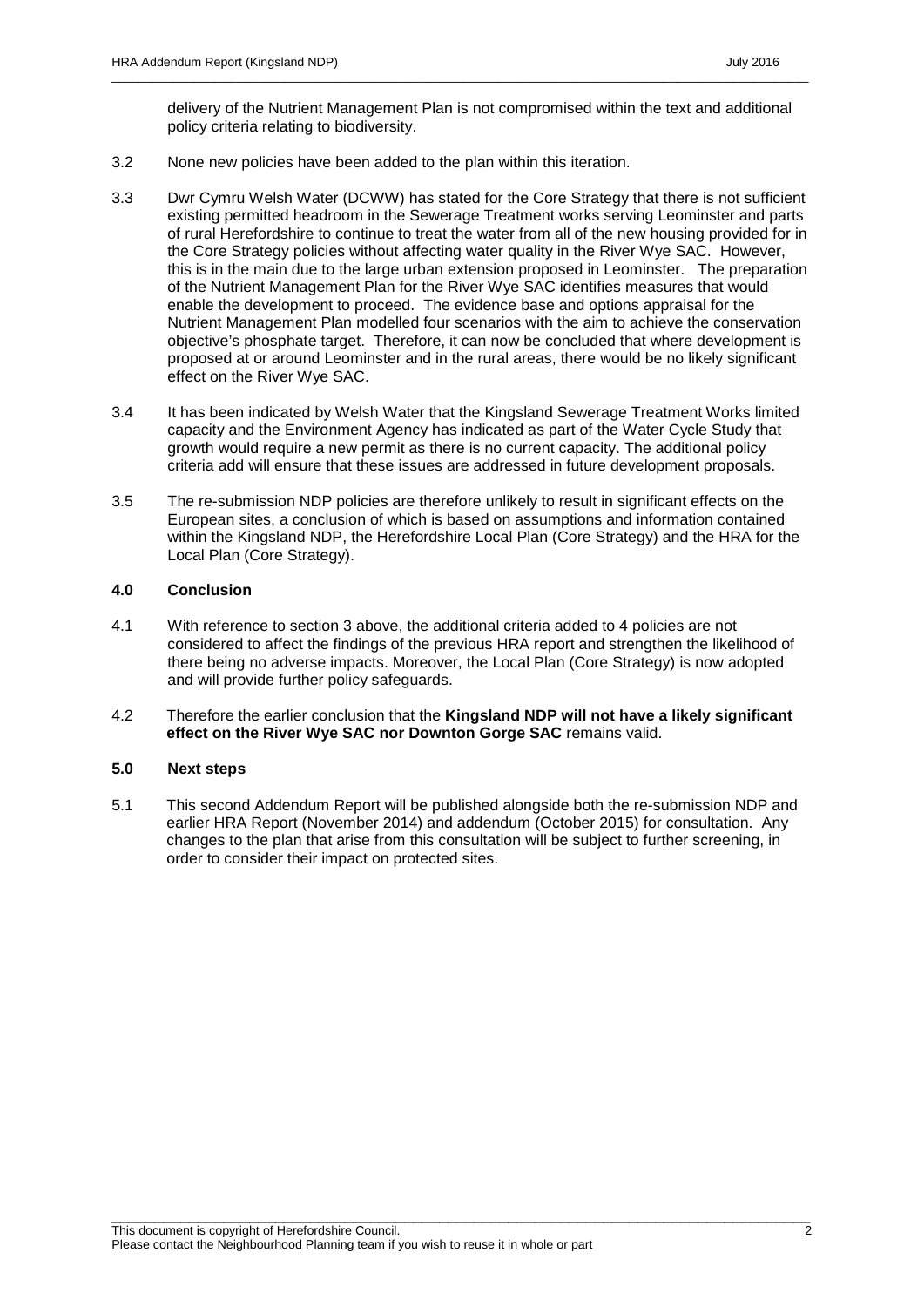# Appendix 1 !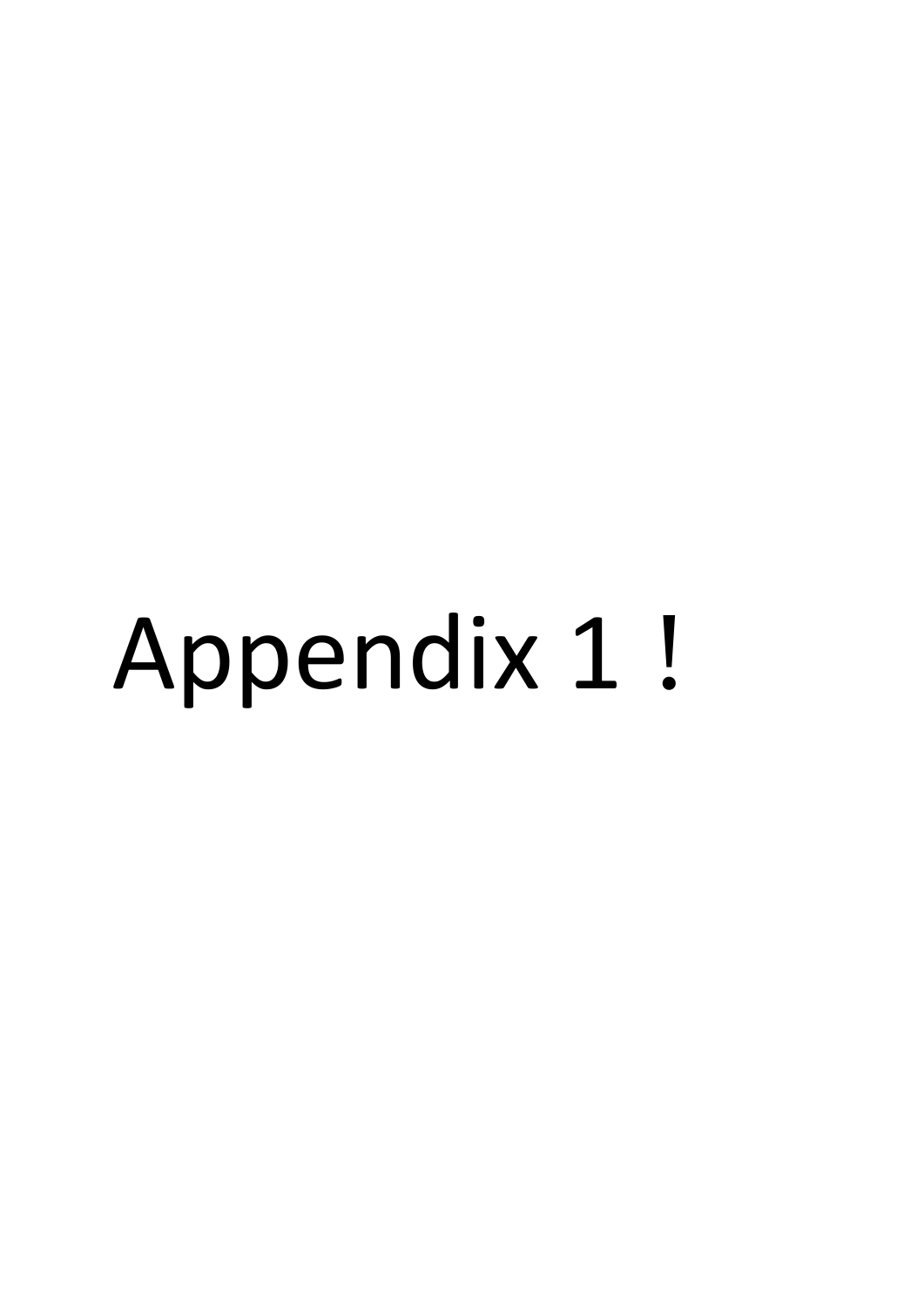\_\_\_\_\_\_\_\_\_\_\_\_\_\_\_\_\_\_\_\_\_\_\_\_\_\_\_\_\_\_\_\_\_\_\_\_\_\_\_\_\_\_\_\_\_\_\_\_\_\_\_\_\_\_\_\_\_\_\_\_\_\_\_\_\_\_\_\_\_\_\_\_\_\_\_\_\_\_\_\_\_\_\_\_\_\_\_\_\_\_\_\_\_\_\_\_\_\_\_\_\_\_\_\_\_\_\_\_\_\_\_\_\_\_\_\_\_\_\_\_\_\_\_\_\_\_\_\_\_\_\_\_\_\_\_\_\_\_\_\_\_\_\_\_\_\_\_\_\_\_\_\_\_\_\_\_\_\_\_\_\_\_\_\_\_\_\_\_\_\_\_\_\_\_\_\_\_\_\_\_\_\_\_\_\_\_\_

\_\_\_\_\_\_\_\_\_\_\_\_\_\_\_\_\_\_\_\_\_\_\_\_\_\_\_\_\_\_\_\_\_\_\_\_\_\_\_\_\_\_\_\_\_\_\_\_\_\_\_\_\_\_\_\_\_\_\_\_\_\_\_\_\_\_\_\_\_\_\_\_\_\_\_\_\_\_\_\_\_\_\_\_\_\_\_\_\_\_\_\_\_\_\_\_\_\_\_\_\_\_\_\_\_\_\_\_\_\_\_\_\_\_\_\_\_\_\_\_\_\_\_\_\_\_\_\_\_\_\_\_\_\_\_\_\_\_\_\_\_\_\_\_\_\_\_\_\_\_\_\_\_\_\_\_\_\_\_\_\_\_\_\_\_\_\_\_\_\_\_\_\_\_\_\_\_\_\_\_\_\_\_\_\_\_\_\_

| If recommendations are implemented,<br>would result in no likely significant effect?                 |
|------------------------------------------------------------------------------------------------------|
| No, the amendment is aiming to safeguard the<br>water quality and integrity of the River Wye<br>SAC. |
| No, the amendment is aiming to safeguard the<br>water quality and integrity of the River Wye<br>SAC. |
| No, the amendment is aiming to safeguard the<br>water quality and integrity of the River Wye<br>SAC. |
| No, the amendment is aiming to safeguard the<br>water quality and integrity of the River Wye<br>SAC. |

|                                                     | HRA Re-Screening Assessment of Emerging redrafted NDP objectives, options and policies               |                                                                                                                                                                                                                                                         |                                               |                                                              |                                                                                                      |  |
|-----------------------------------------------------|------------------------------------------------------------------------------------------------------|---------------------------------------------------------------------------------------------------------------------------------------------------------------------------------------------------------------------------------------------------------|-----------------------------------------------|--------------------------------------------------------------|------------------------------------------------------------------------------------------------------|--|
| <b>Redrafted Policy</b><br><b>Re-submission NDP</b> | <b>Likely activities</b><br>(operations) to result as a<br>consequence of the<br>redrafted policy    | Likely effect if redrafted policy<br>implemented. Could they have LSE<br>on European Sites?                                                                                                                                                             | <b>European Sites potentially</b><br>affected | Mitigation measures to be<br>considered to avoid any impacts | If recommendations are implemented,<br>would result in no likely significant effect?                 |  |
| KNDP 9                                              | Policy is specifically<br>regarding the performance<br>of the Kingsland sewerage<br>treatment works. | No, the aim of this amendment is to<br>safeguard the River Wye SAC and its<br>water quality from any discharge levels<br>from the Kingsland WWTWs. This<br>policy will complement the<br>requirements of the Nutrient<br>Management Plan and Policy SD4 | <b>River Wye SAC</b>                          | n/a                                                          | No, the amendment is aiming to safeguard the<br>water quality and integrity of the River Wye<br>SAC. |  |
| KNDP $14(k)$                                        | Additional criteria added<br>regarding treatment of<br>waste water                                   | No, the aim of this amendment is to<br>safeguard the River Wye SAC and its<br>water quality from any discharge levels<br>from the Kingsland WWTWs. This<br>policy will complement the<br>requirements of the Nutrient<br>Management Plan and Policy SD4 | <b>River Wye SAC</b>                          | n/a                                                          | No, the amendment is aiming to safeguard the<br>water quality and integrity of the River Wye<br>SAC. |  |
| KNDP 15 $(g)$ and $(h)$                             | Additional criteria added<br>regarding treatment of<br>waste water and residential<br>amenity        | No, the aim of this amendment is to<br>safeguard the River Wye SAC and its<br>water quality from any discharge levels<br>from the Kingsland WWTWs. This<br>policy will complement the<br>requirements of the Nutrient<br>Management Plan and Policy SD4 | <b>River Wye SAC</b>                          | n/a                                                          | No, the amendment is aiming to safeguard the<br>water quality and integrity of the River Wye<br>SAC. |  |
| <b>KNDP 16 (f)</b>                                  | Additional criteria added<br>regarding treatment of<br>waste water                                   | No, the aim of this amendment is to<br>safeguard the River Wye SAC and its<br>water quality from any discharge levels<br>from the Kingsland WWTWs. This<br>policy will complement the<br>requirements of the Nutrient<br>Management Plan and Policy SD4 | <b>River Wye SAC</b>                          | n/a                                                          | No, the amendment is aiming to safeguard the<br>water quality and integrity of the River Wye<br>SAC. |  |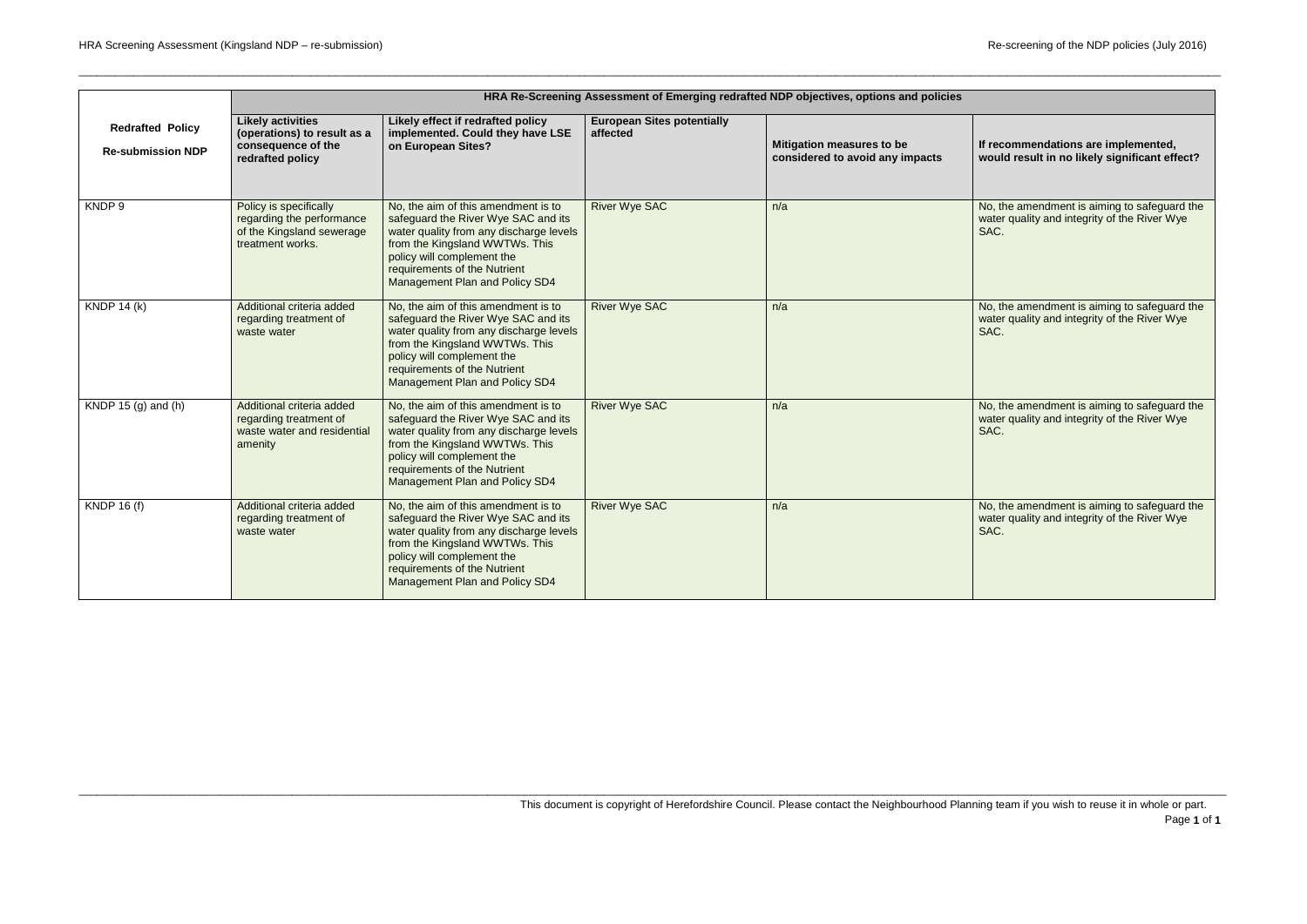## Appendix 2 !